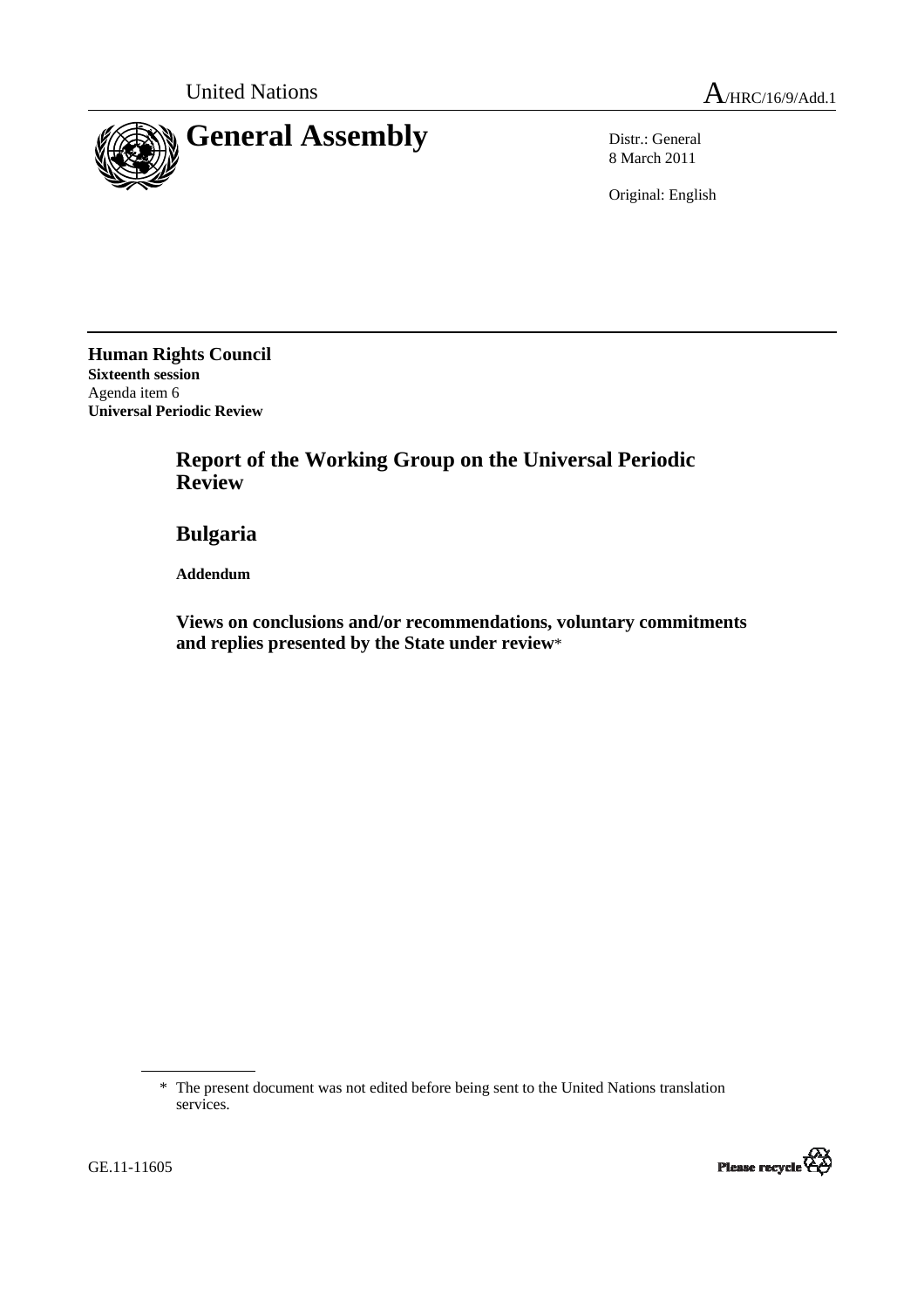# **Response of the Government of Bulgaria to recommendations in the report of 12 November 2010 of the Working Group on the Universal Periodic Review (A/HRC/WG.6/9/L.7)1**

The Government of the Republic of Bulgaria welcomes the recommendations made during its Universal Periodic Review on 4 November 2010. After careful evaluation, Bulgaria **accepts** the following recommendations: 4, 6, 7, 11, 12, 13, 14, 15, 16, 17, 18, 19, 20, 22, 23, 26, 27, 29, 32, 33, 34, 35, 37, 38, 39, 40, 41, 42, 43, 44, 46, 53, 58, 61, 63, 65, 66, 67, 68, 76, 84, 86, 88, 89, 101, 102, 103, 104, 105, 109, 110, 111, 112, 113.

Bulgaria **accepts** recommendations No. 1, 10, 21, 28, 30, 45, 47, 48, 49, 50, 51, 52, 54, 55, 56, 57, 62, 69, 70, 71, 72, 73, 74, 77, 78, 80, 82, 83, 85, 87, 90, 92, 93, 94, 95, 96, 97, 98, 100, 106, considering them **already implemented or under implementation.** 

On the remaining recommendations, Bulgaria wishes to enunciate the following responses:

# **Recommendation No. 2**

# **Not accepted.**

 Bulgaria **cannot accept** the recommendation and notes that the Bulgarian legislation already guarantees the majority of rights proclaimed in the UN Convention on the Protection of the Rights of All Migrant Workers and Members of their Families. However, Bulgaria cannot accede to the proposed instrument because it does not draw a distinction between regular and irregular migrant workers. Furthermore, its ratification requires coordination with our EU partners due to the fact that most provisions of the Convention fall within the European Union domain.

## **Recommendation No. 3**

#### **Accepted.**

Bulgaria **accepts the recommendation** and would like to recall that by signing the UN Convention on the Rights of People with Disabilities and its Optional Protocol of 2007 and 2008, respectively, the Bulgarian government has demonstrated strong political will to abide by their provisions. At the same time, it recognizes that there are still problems concerning the necessity to elaborate and adopt a long-term strategy, including legislative amendments, aimed at resolving issues related to the effective implementation of the policy of non – discrimination and inclusion; access to justice; employment; education; participation in political and community life; de-institutionalization. Bulgaria is committed to ratifying the abovementioned instruments for the purpose of which an intergovernmental working group has been recently established.

## **Recommendation No. 5**

Bulgaria takes note of the recommendation and would like to clarify that the large scope of ICESCR, notably economic, social and cultural rights, predetermines its relevance to the competences of a variety of institutions such as the Ministry of Labour; the Ministry of Economy, Energy and Tourism; the Ministry of Culture, the Ministry of Education, Youth and Science; the Ministry of Health. Currently, the Ministry of Foreign Affairs is coordinating the positions of these ministries in respect of the eventual accession to the Optional Protocol to the ICESCR; however, this process has not been completed, yet. Nonetheless, Bulgaria considers itself not yet prepared enough to make immediate steps towards accession due to the lack of adequate administrative capacity and resources. Therefore, a working group shall be established to deal with the issue.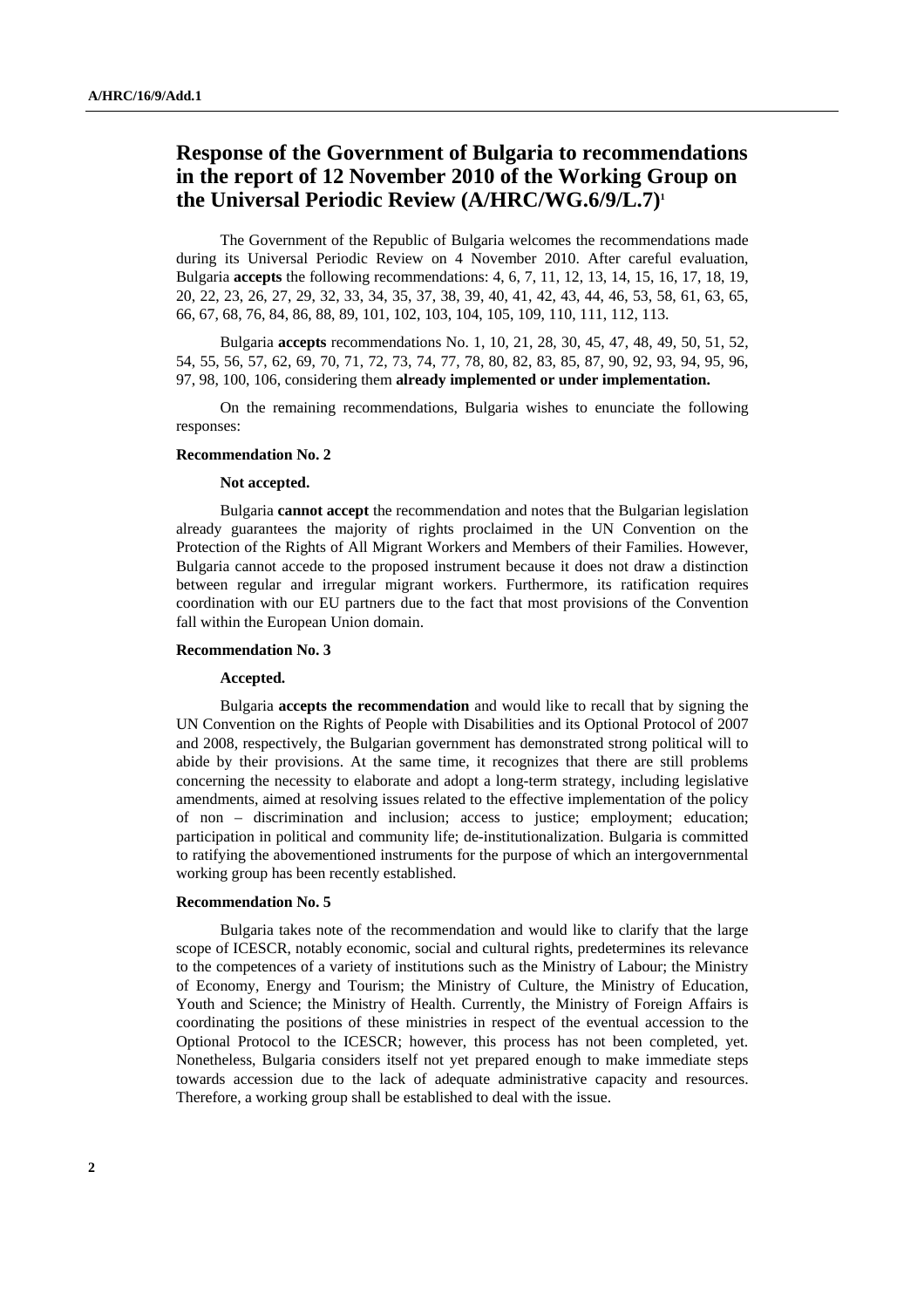## **Recommendation No. 8**

# **Accepted.**

 Bulgaria **would like to underline** that it has already implemented the recommendation. The principle of non-discrimination on the grounds of sexual orientation is explicitly mentioned in Art. 4, paragraph 1 of the Anti-Discrimination Act.

# **Recommendation No. 9**

Bulgaria **takes note of the recommendation.** However, it should be recalled that even though the Penal Code does not contain a provision which qualifies racist motivation as an aggravating circumstance upon commission of all types of offences, the provisions of the General Part of the Penal Code expressly state that in determining the penal sanction, the court takes into consideration, *inter alia*, the motives for the commission of the act (Article 54, para1), including possible racist motives. If it is established by the Court that the motivation for the commission of a particular offence is a racist one, this in all cases is considered as an aggravating circumstance.

# **Recommendation No. 24**

#### **Not accepted.**

Personal data, related to ethnic or religious affiliation, could be collected only on voluntary basis by the National Statistical Institute, the main body responsible for gathering, analyzing and disseminating statistical information in all areas of public life during national census. In its data collection system the NSI strictly follows the requirements for protection of personal data according the Personal Data Protection Act (Article 5 of the Act) as well as the principle of free will, e.g. every person can freely and voluntarily identify his/her ethnic belonging, mother tongue and religion, or, if he/she so chooses - not to identify at all (Article 21 para.2 of the Law on statistics).

#### **Recommendation No. 25**

## **Accepted.**

Bulgaria **accepts** the recommendation within the framework of the available budgetary resources.

#### **Recommendation No. 31**

Bulgaria **takes note** of the recommendation and **would like to recall that** it extended a standing invitation to all Special procedures which could avail themselves of this invitation.

# **Recommendation No. 36**

#### **Accepted.**

 Bulgaria **accepts** the recommendation **on the understanding that** this is not a serious and widespread problem.

#### **Recommendation No. 59**

## **Not accepted**.

 Regretfully, the recommendation **could not be implemented** by Bulgaria for the following legal reasons: initiating of new criminal proceedings is impossible due to the expired statute of limitations.

#### **Recommendation No. 60**

**Accepted.**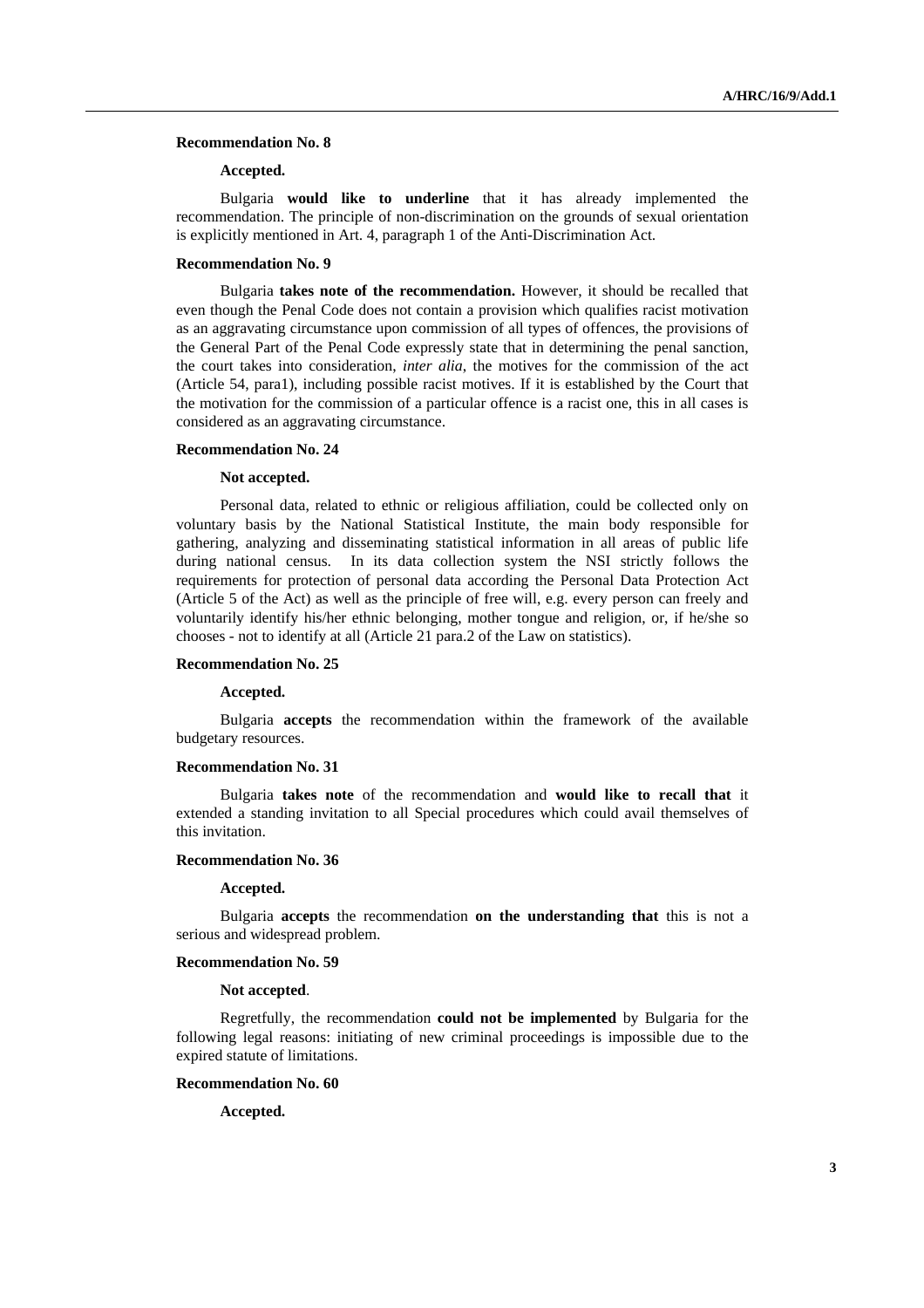Bulgaria **accepts** the recommendation **on the premise that** this is not a serious and widespread problem.

#### **Recommendation No. 64**

## **Partially not accepted.**

 Bulgaria **cannot accept** the recommendation in its first part regarding introducing constitutional changes along the lines of the recommendation. We consider that the rights of individuals belonging to minorities are dully guaranteed by the Constitution and the other domestic legislation.

#### **Recommendation No. 75**

# **Accepted.**

 Bulgaria **accepts** the recommendation within the framework of the available budgetary resources.

# **Recommendation 79**

Bulgaria **takes note of the recommendation** which will be given careful consideration during the elaboration of the new Penal Code.

# **Recommendation No. 81**

## **Not accepted.**

Bulgaria **cannot accept** the recommendation because the Bulgarian government has no right to interfere in the process of appointing religious leaders as it is exclusively a prerogative of the religious denominations. The responsibility for registering religious communities, which wish to obtain a legal personality, is conferred on a judicial body – the Sofia City Court. The State promotes and encourages tolerance and respect among adherents to different faiths, as well as among believers and non-believers. As to restoring the property of the foundations, the Religious Denominations Act allows restitution for such property until the end of 2013 in accordance with administrative or judicial procedures.

As to the alleged "refusal for construction of mosques", a relevant construction permit has to be issued according to a standard procedure by the Directorate for National Construction Control.

#### **Recommendation No. 91**

Bulgaria **takes note of the recommendation** but would like to point out that according to the Bulgarian Ministry of Health, the recommendation is not clear enough.

# **Recommendation No. 99**

# **Accepted.**

Bulgaria **accepts** the recommendation and **would like to underline** that the status of migrants is regulated by the Foreigners Act which stipulates the requirements for obtaining residence permits. According to the said Act and the Constitution (Art. 26, paragraph 2) the legally residing foreigners enjoy all rights, provided by the Constitution, except for those that require Bulgarian citizenship.

## **Recommendation No. 107**

## **Not accepted.**

As a State Party to the Framework Convention for the Protection of National Minorities, Bulgaria strictly implements its provisions vis-à-vis all persons belonging to